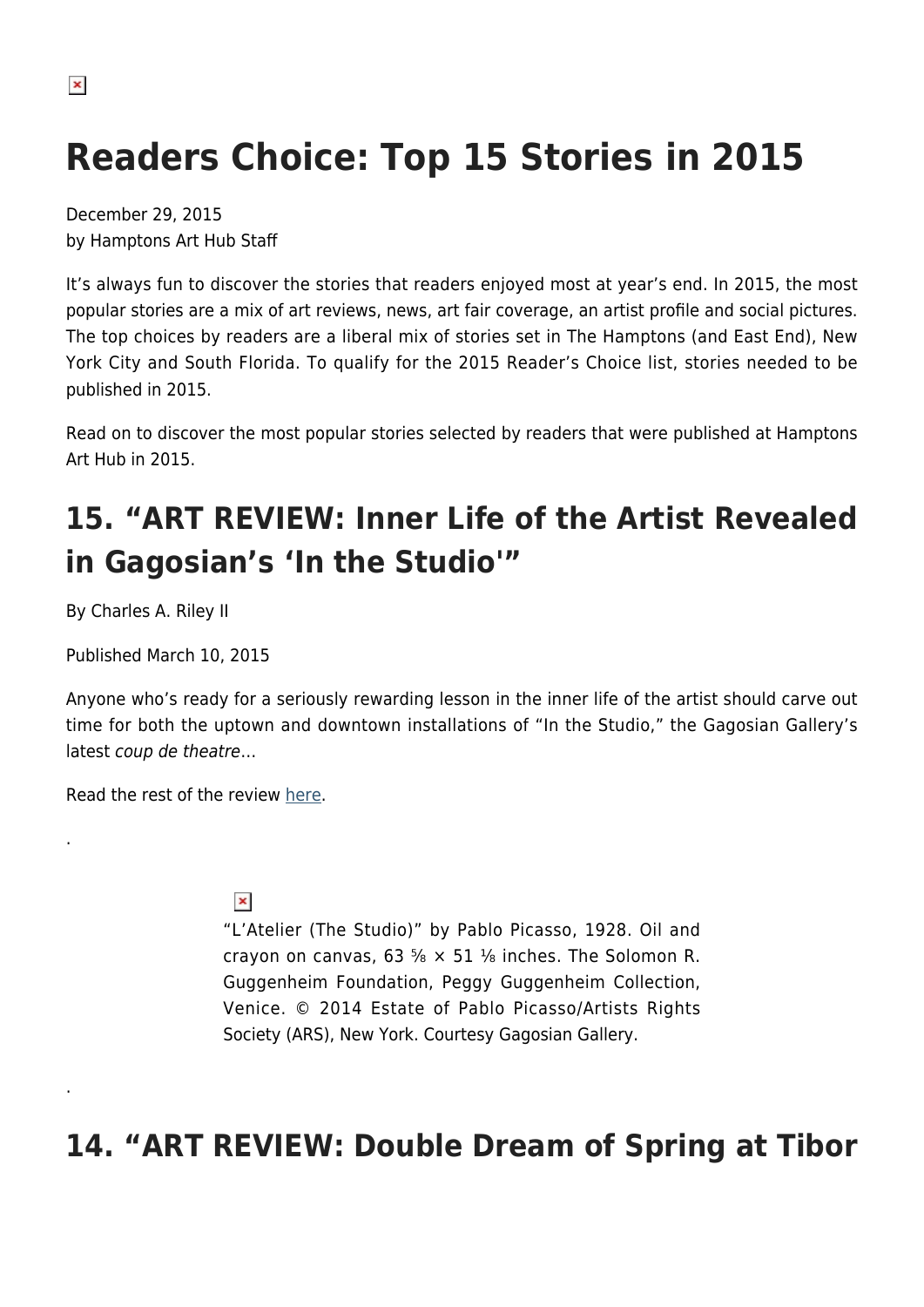#### **de Nagy & Marian Goodman"**

By Charles A. Riley II

Published April 6, 2015

A seeming late winter's grey grip on midtown loosened at the Tibor de Nagy Gallery as the lift doors opened on a cornflower blue wall with a single, strong painting at its center, Shirley Jaffe's Adria's Green (2014). The main gallery offered more vernal greens and blues, golds and lemon and orange and blooms of scarlet, rose and crimson. Could real spring weather be far behind?…

Read the rest of the review [here](https://hamptonsarthub.com/2015/04/06/double-dream-of-spring-at-tibor-de-nagy-and-marian-goodman/).

 $\pmb{\times}$ "Horizontal Black" by Shirley Jaffe, 2015. Oil on canvas, 45  $\times$  57  $\frac{1}{2}$  inches.

#### **13. "ART REVIEW: Quiet Beauty Whispered in Mike Solomon's 'Under Water Color'"**

By James Croak

.

.

.

.

Published June 9, 2015

The Bridgehampton location of Kathryn Markel Fine Arts is exhibiting mature paintings of quiet abstraction by Mike Solomon with the clever show title "Under Water Color" through June 21, 2015. Solomon's technique for this show is both unusual and useful, creating a depth and mystique to the works that is not immediately apparent…

Read the full review [here](https://hamptonsarthub.com/2015/06/09/art-review-quiet-beauty-whispered-in-mike-solomons-under-water-color/).

 $\pmb{\times}$ "Seven Within" by Mike Solomon, 2015. Watercolor on papers in epoxy, 24 x 24 inches.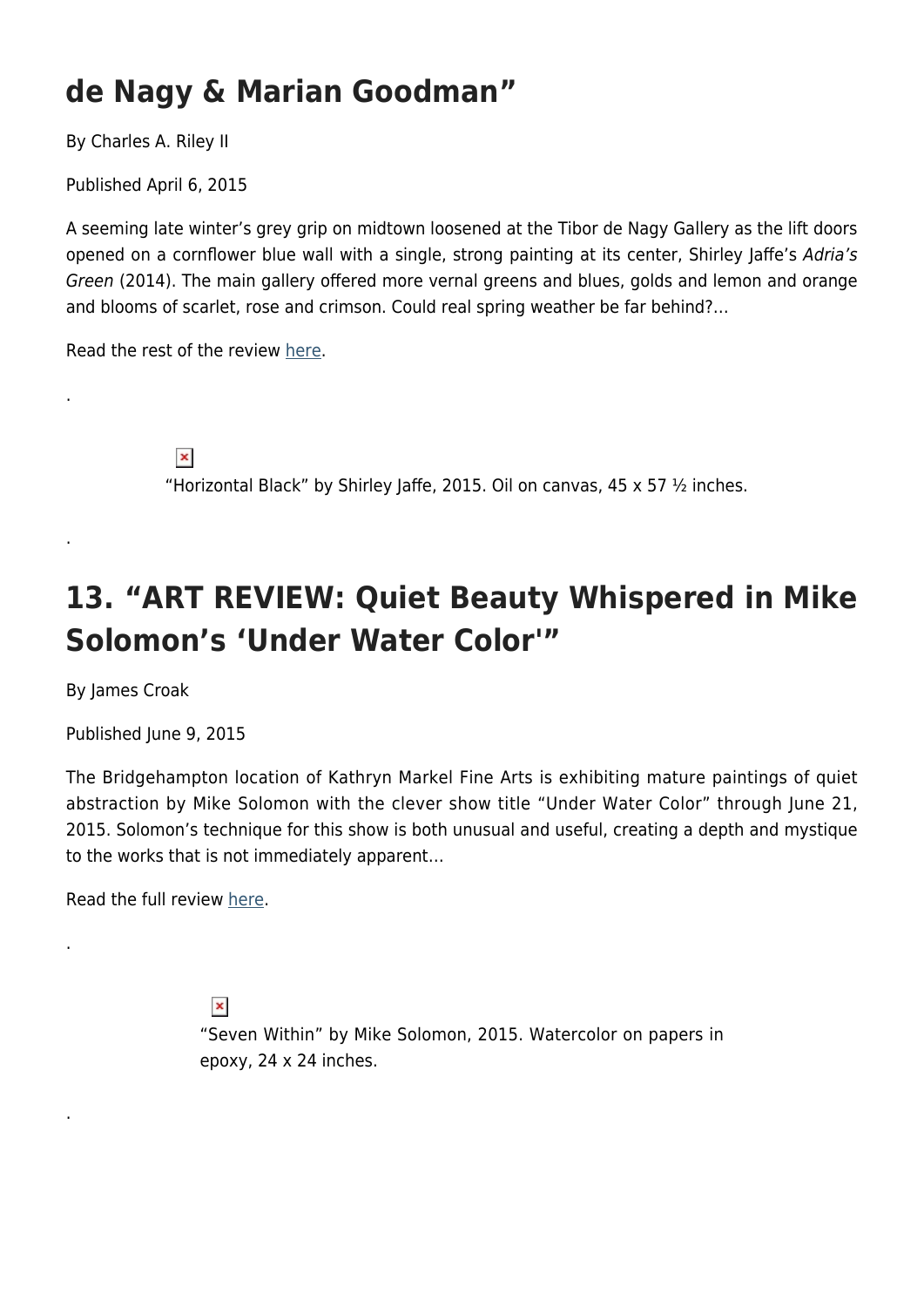# **12. "Son of Art Miami Producer One of the Florida Teens Missing at Sea"**

By Pat Rogers

Published July 29, 2015

Search efforts continue into the sixth day on Wednesday to find two Florida teens whose boat captized in the Atlantic Ocean near Daytona Beach, FL. The boys, Austin Stephanos and Perry Cohen, both 14, were last seen on Friday, July 24, buying fuel for their 19-foot boat in the Jupiter, FL area. They were reported missing Friday night with search efforts beginning soon after, according to AP reports…

Read the story [here](https://hamptonsarthub.com/2015/07/29/search-continues-for-florida-teens-missing-at-sea/).

.

.

.

.

 $\pmb{\times}$ Austin Stephanos and Perry Cohen. Courtesy U.S. Coast Guard

#### **11. "CRITIC'S VIEW: 8 Artists To Know at PULSE Miami Beach"**

By Pat Rogers

Published December 9, 2015

PULSE Miami Beach cleared their decks and closed on Saturday but the memory of the art seen continues on. The art fair expanded considerably from last year's edition by adding a second tent to its art fair set by the sea…

Read the story [here](https://hamptonsarthub.com/2015/12/09/8-artists-to-know-at-pulse-miami-beach/).



A painting by Kellyann Burns exhibited by McKenzie Fine Art Inc (New York) at PULSE Miami Beach. Photo by Sage Cotignola.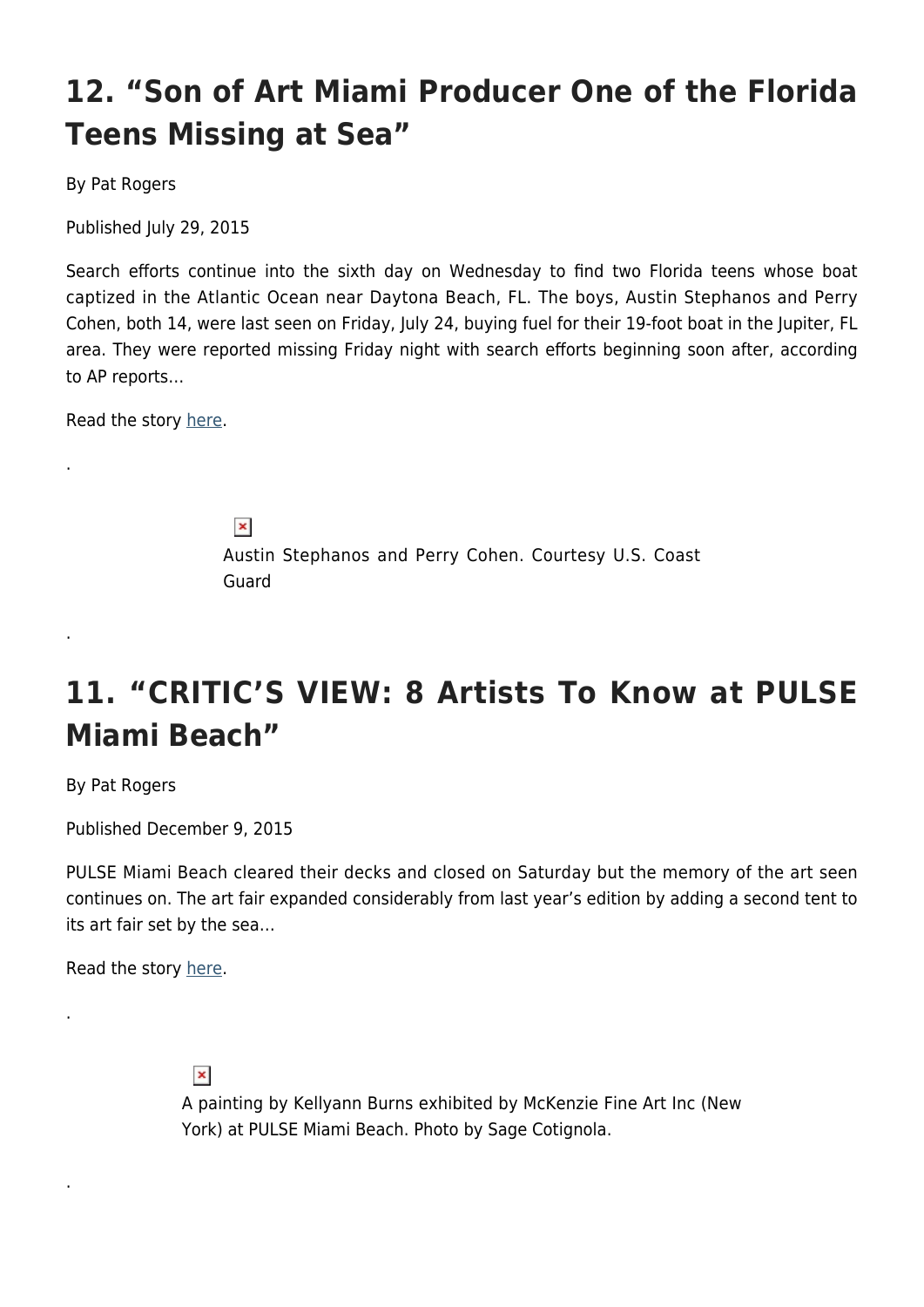# **10. "The Sea at Two Extremes in Photos at Alex Ferrone Gallery"**

By Charles A. Riley II

Published September 21, 2015

It does not take a curatorial genius to bring together two photographers on the theme of the sea, but it requires something close to genius to intersperse the utterly antithetical images of calm and storm on each wall of an exhibition. That frisson of antagonism makes "Calm Before the Storm" at the [Alex Ferrone Photography Gallery](http://www.alexferronegallery.com/) in Cutchogue a roaring success.

Read the full review [here](https://hamptonsarthub.com/2015/09/21/the-sea-at-two-extremes-in-photos-at-alex-ferrone-gallery/).

.

.

.

.

 $\pmb{\times}$ "Moonrise" by Christine Matthäi.

#### **9. "John Chamberlain's Stepdaughter, Phoebe Fairweather, Leaps to Her Death"**

By Pat Rogers

Published September 16, 2015.

Phoebe Fairweather, a stepdaughter of sculptor John Chamberlain, leapt to her death from her Upper East Side home on Monday, September 14, 2015, reported [The Daily News](http://www.nydailynews.com/new-york/woman-hospitalized-leap-park-ave-building-cops-article-1.2359768). She was 23 years old…

Read the story [here](https://hamptonsarthub.com/2015/09/16/john-chamberlains-stepdaughter-phoebe-fairweather-leaps-to-her-death/).

 $\pmb{\times}$ Alexandra Fairweather and Phoebe Fairweather, right, attend Guild Hall's Summer Benefit.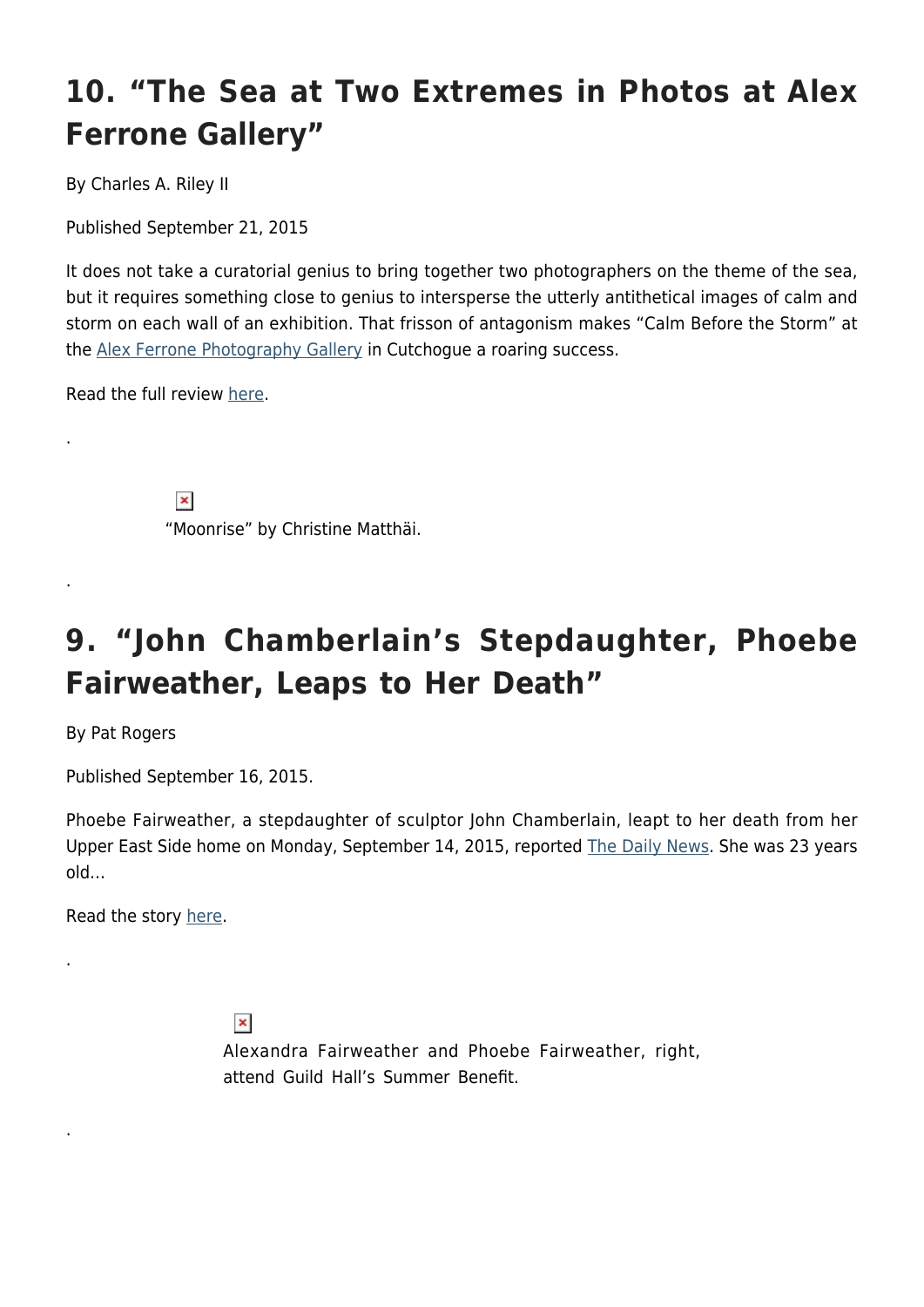# **8. "Mira Lehr: Navigating Subtropical Florida's Vast Arc of Nature"**

By Elisa Turner

Published May 18, 2015

Beauty is never enough for Mira Lehr. She likes setting fires.

Incendiary dangers burn their way into Lehr's luminous paintings and sculpture. Her recent art incorporates gunpowder stains and residue of ignited fuses…

Read the full story [here](https://hamptonsarthub.com/2015/05/18/mira-lehr-navigating-subtropical-floridas-vast-arc-of-nature/).

.

.

.

.

 $\pmb{\times}$ 

"Indefinite Integral" by Mira Lehr, 2011. Woodblock on burned Japanese paper, stainless steel, resin, 32 x 98 x 32 inches.

# **7. "ART REVIEW: Liquid Color in Two Shows at Quogue Gallery"**

By Charles A. Riley II

Published July 10, 2015

Because they arrive on the wall of a gallery dry, neatly framed, too often trapped in glass, it is easy to forget the liquid life of paintings and photographs. A double exhibition at the utterly charming, spacious and sunlit Quogue Gallery of tender paintings by Holland Cunningham and knockout, large-scale photographs by Barbara Vaughn offers the perfect beach-season reminder of art's aqueous origins…

Read the full review [here](https://hamptonsarthub.com/2015/07/10/liquid-color-in-two-shows-at-quogue-gallery/).



"Burano" by Barbara Vaughn, 2012. Archival Pigment Print, 42 x 60 inches.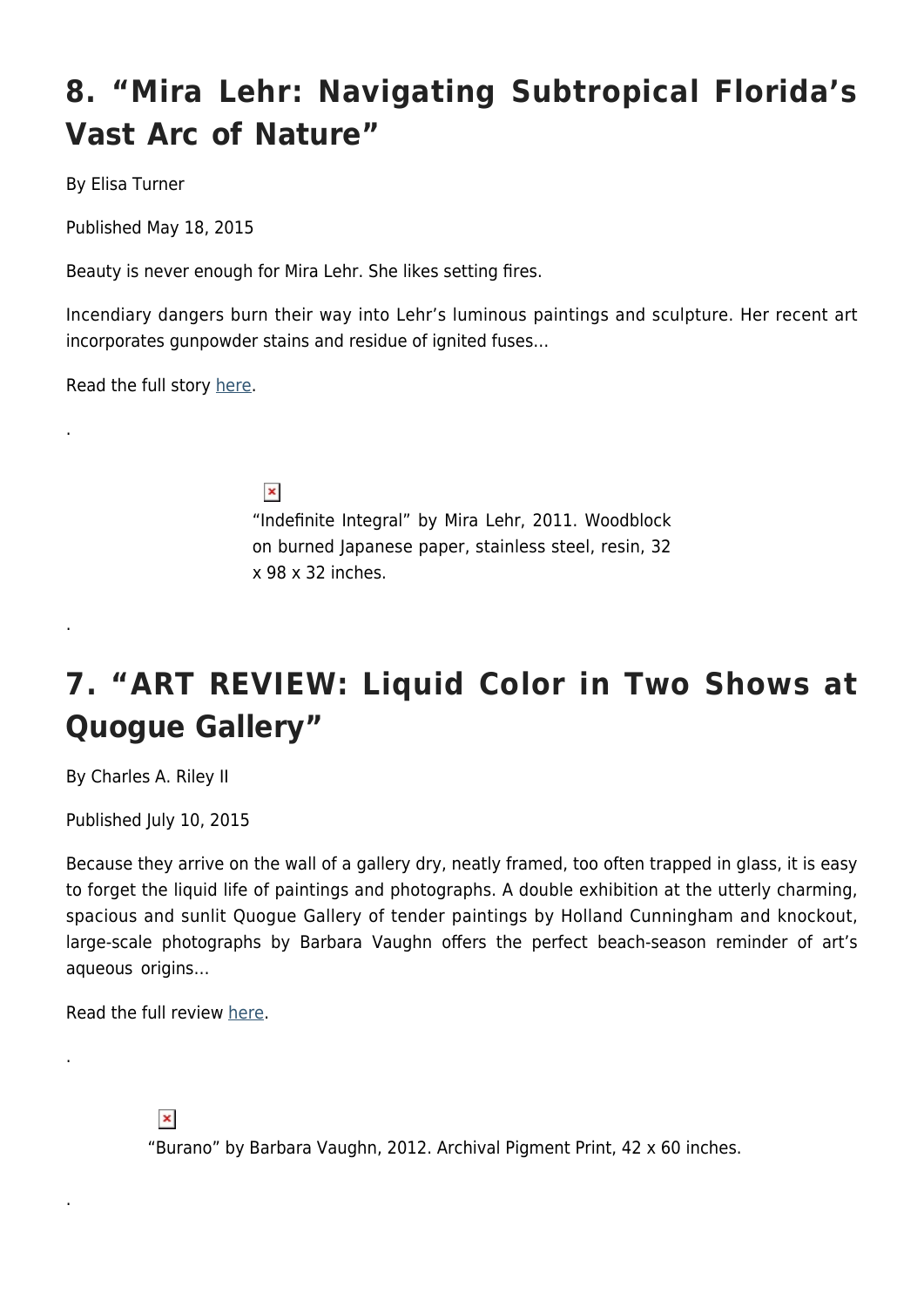# **6. "CRITIC VIEW: Art Southampton—Nothing to See but Art"**

By James Croak

Published July 10, 2015

Rodeo for the rich. Garage sale for the gorgeous. Tractor pull for the literati. Camp for culture. Tent city for Occupy Southampton.

If East End natives watched as acres of Range Rovers and Lexuses converged on Thursday, July 9, 2015 onto a field just off Scuttle Hole Road in Bridgehampton, it's fun to guess what they would make of it. Art Southampton, now in its fourth year, has become a sprawling lodestone of cultural observation and thought, a mandatory intellectual pause in a summer of sand and rosé, assembled this year in the grassy field surrounding Nova's Ark…

Read the full review [here](https://hamptonsarthub.com/2015/07/10/art-southampton-nothing-to-see-but-art/).

.

.

.

.

 $\pmb{\times}$ "Billi Shakes" by Julie Harvey, 2015. Peacock oil on panel, 50 x 37 inches.

#### **5. "William King Remembered"**

By Janet Goleas

Published March 10, 2015

King leaves behind a legacy of art making unlike any other, and a body of work that has captured aspects of the human condition for seven decades. From Shakespearean drama to tennis players, dancers and acrobats at play, King's aesthetic drew on the archetypal everyman, touching on the Walter Mitty in all of us with poignant works in wood, aluminum, bronze, vinyl and clay...

Read the story [here](https://hamptonsarthub.com/2015/03/10/william-king-remembered/).

 $\pmb{\times}$ Bill King and Alice Hope at The Art Barge. Photo by Irene Tully.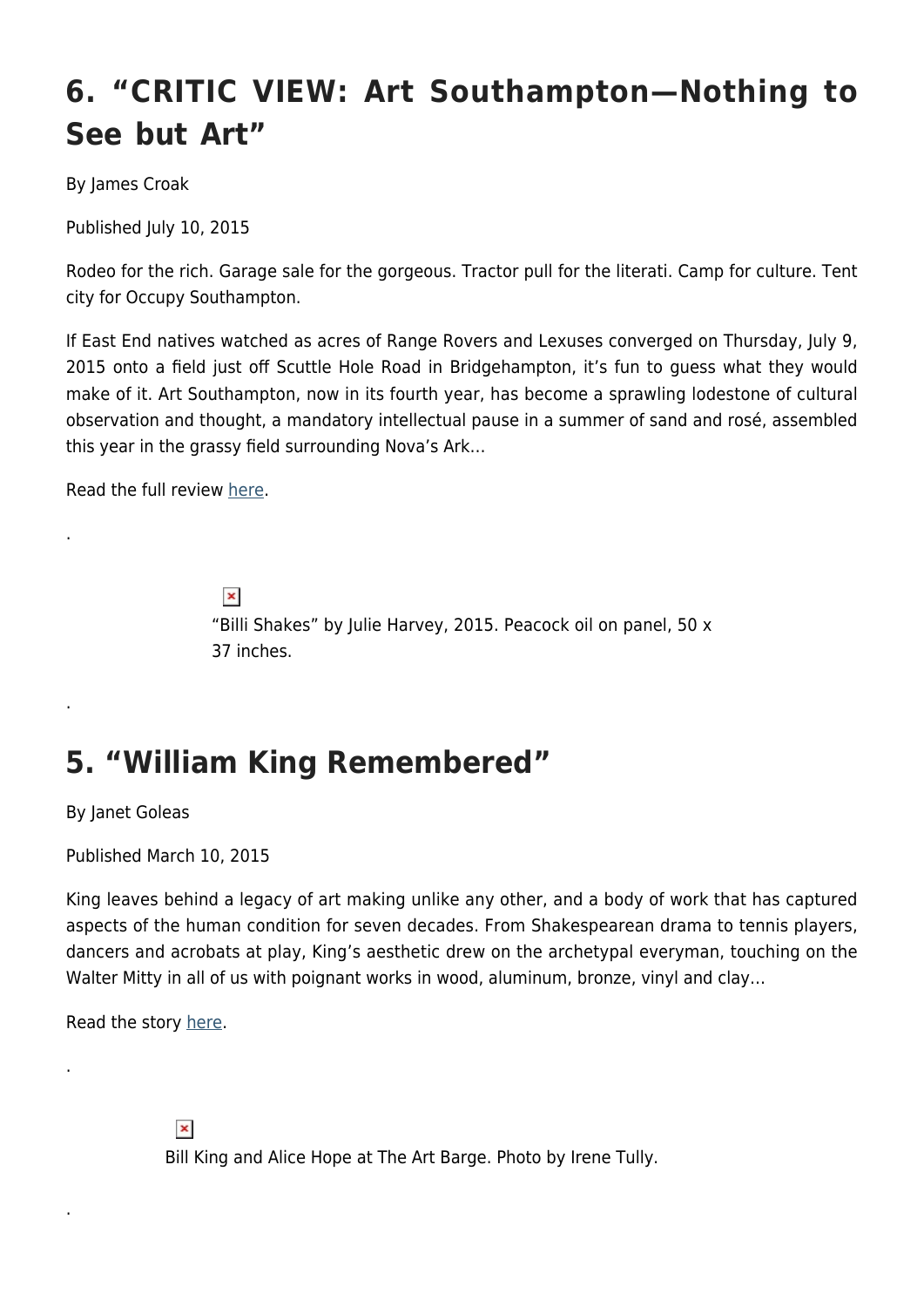# **4. "ART REVIEW: Power of Art Succeeds in One World Trade Center Art Collection"**

By Charles A. Riley II

Published February 28, 2015

Curating at One World Trade Center is a plum assignment, but treacherous. To get it right, the Durst Organization (real estate heavyweights celebrating their centenary with 13 million square feet under management) and the Port Authority (notorious for its chronic tin ear in aesthetic matters) brought in dealer and deal-maker Asher Edelman of Edelman Arts, who set up the art leasing company Artemus to help him manage the task…

Read the full art review [here.](https://hamptonsarthub.com/2015/02/28/art-review-power-of-art-succeeds-in-one-world-trade-center-art-collection/)

.

.

.

 $\pmb{\times}$ "Blue Triptych – Intrusion into the Blue" by Fritz Bultman, 1961. Oil on canvas, 96 x 168 inches. Courtesy of Edelman Arts.

# **3. "ART REVIEW: Ecstatically Chromatic Works by Larry Poons and Syd Solomon"**

By Charles A. Riley II

Published May 6, 2015

Are you ready for some strong color? Go west, young paintaholic, to Chelsea for the two most ecstatically chromatic shows in New York. Both feature artists using acrylic (nothing gives the bounce of hue, value and chroma like it) who were bold-faced names by the 1970s: Larry Poons at Danese/Corey, and Syd Solomon at Berry Campbell. Syd Solomon was a fixture on the Hamptons scene beginning in the glory days when giants roamed the beaches, including his friends Jackson Pollock, Willem de Kooning and Alfonso Ossorio…

Read the full review [here](https://hamptonsarthub.com/2015/05/06/ecstatically-chromatic-works-by-larry-poons-and-syd-solomon/).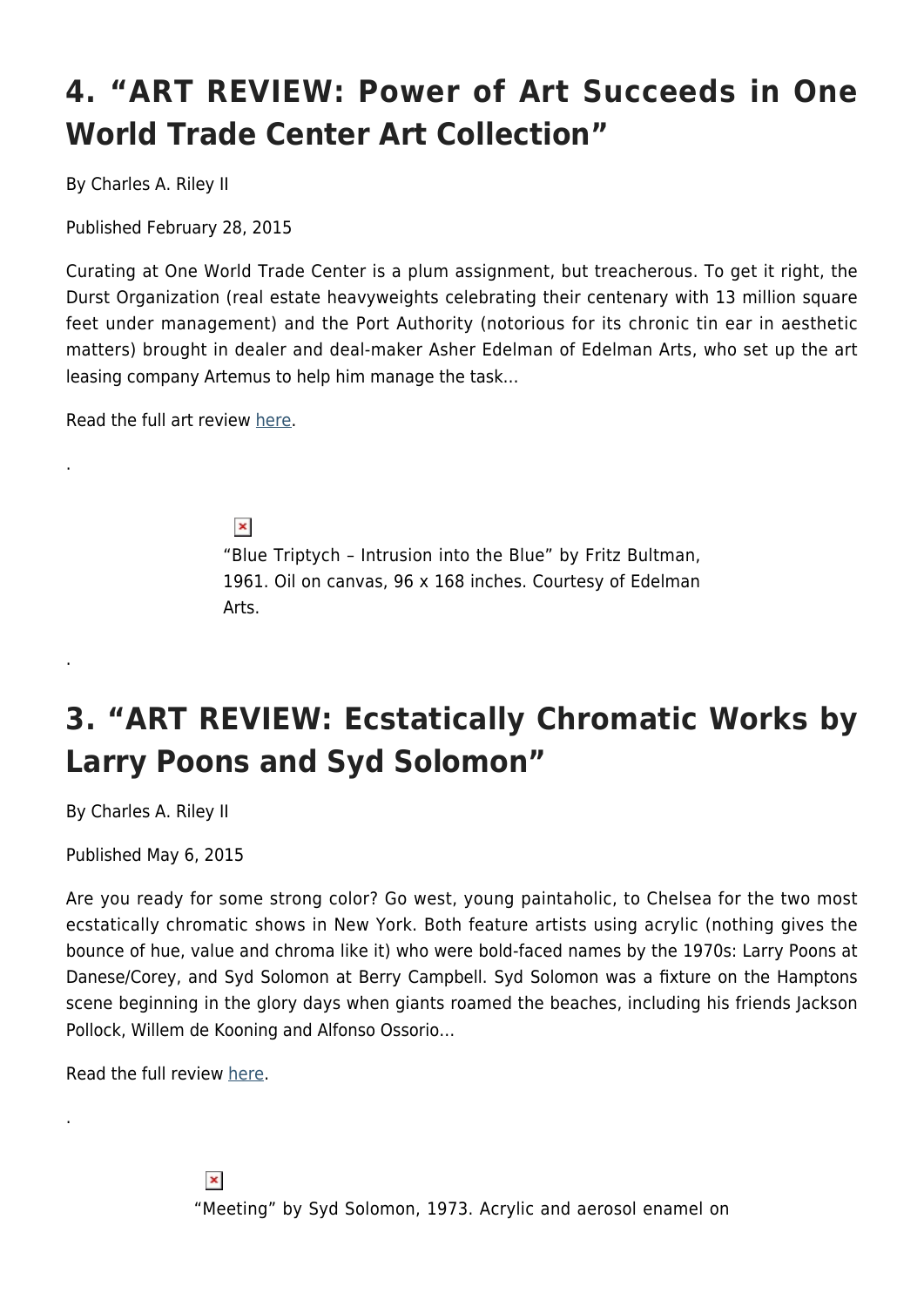#### **2. "ART SEEN: Opening of "Women Painting Women" at RJD Gallery"**

By Hamptons Art Hub Staff

.

.

.

.

Published October 18, 2015

The exhibition opening for "[Women Painting Women: The Tales We Tell Together](https://hamptonsarthub.com/2015/10/03/women-painting-women-at-rjd-gallery/)" drew a crowd of national painters to [RJD Gallery](http://rjdgallery.com/) on October 10, 2015. The exhibition is the third edition of an international group show where female artists create art with a female as muse and subject. The show is made up of figurative contemporary realism paintings…

Read the story [here](https://hamptonsarthub.com/2015/10/18/art-seen-opening-of-women-painting-women-at-rjd-gallery/).

 $\pmb{\times}$ 

Rebekah Bynum, Stephanie Deshpande, Sylvia Nitti, Candice Chovanec, Shana Levenson, Cindy Rizza, Rebecca Tait, Rae Whelan standing in front of artwork by Odile Richer and Candice Chovanec.

#### **1. "Painterly Conversation About Abstraction in 'Vernacular'"**

By Janet Goleas

Published June 24, 2015

The four artists included in "Vernacular"—Eric Brown, Sharon Butler, Andrew Seto and Joyce Robins—at Bushwick's Theodore:Art, approach abstraction with a shared sense of humility, materiality and ambiguity. Speaking in distinct but related painterly tongues, the works on view connect familiar idioms—minimalism, cubism, precisionism—with a wabi-sabi aesthetic. The conversation among these accomplished artists is smart and refreshing…

Read the full review [here](https://hamptonsarthub.com/2015/06/24/painterly-conversation-about-abstraction-in-vernacular/).